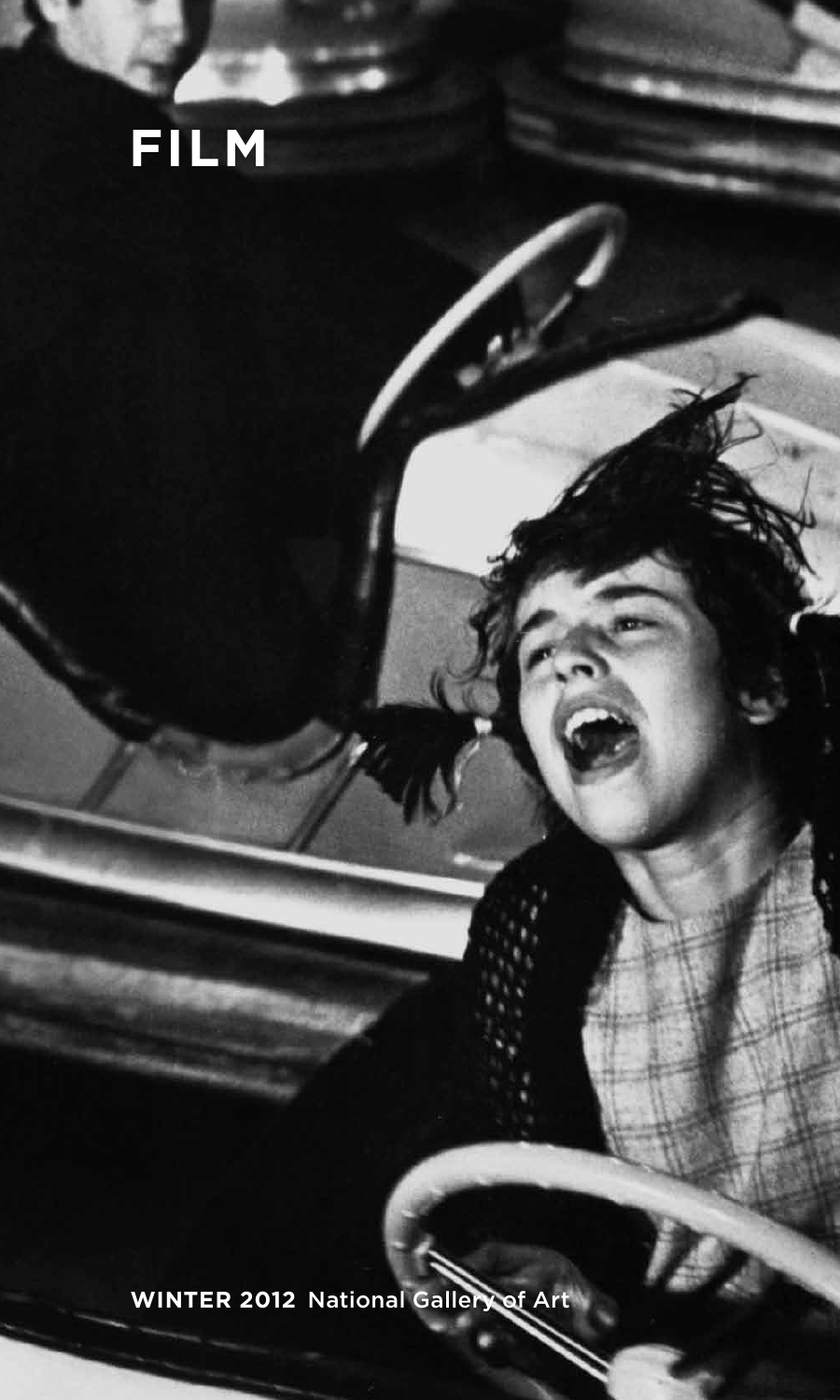



- Maurice Tourneur: 1930s
- Paris to Fort Lee: French Filmmakers and the American Industry
- David Gatten: Texts of Light
- American Originals Now: Amie Siegel
- PhotoFilm!

 $\mathcal{D}$ 

Robert Bresson

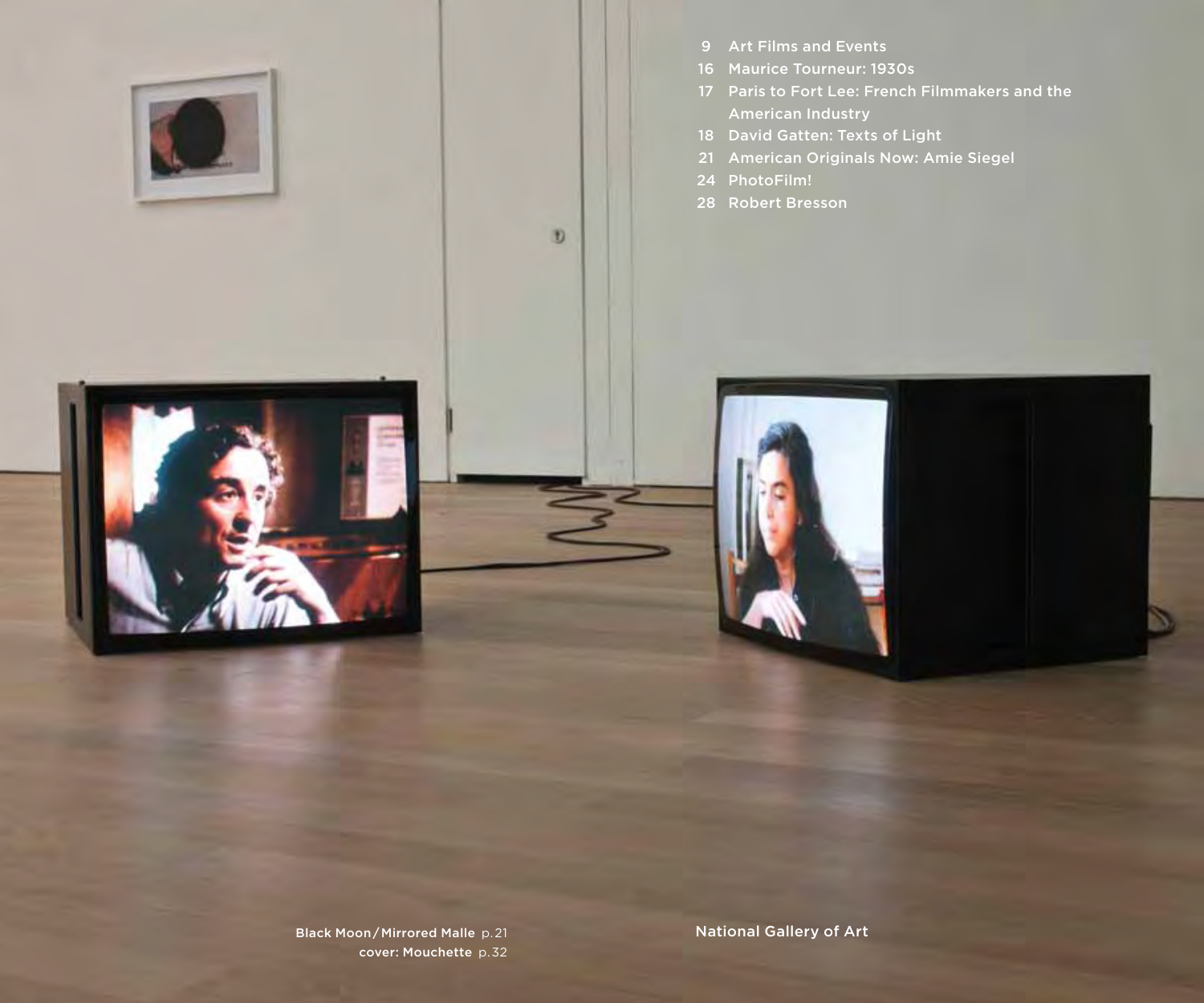Films are screened in the Gallery's East Building Auditorium, Fourth Street and Pennsylvania Avenue NW. Works are presented in original formats and seating is on a first-come, first-seated basis. Doors open thirty minutes before each show and programs are subject to change. For more information, visit *www.nga.gov / programs / film*, e-mail *film\_department@nga.gov*, or call (202) 842-6799.

both historic and contemporary, to the film program at the National Gallery of Art. Film series *Maurice Tourneur: 1930s* and *Robert Bresson* celebrate these French masters' works with new prints. Other restorations this season include *Robin Hood* (1912), *Waiting for Godot* (shown with Samuel Beckett's *Film*), Jean Renoir's *French CanCan*, and a program of abstract shorts by Oskar Fischinger from the Center for Visual Music. The series *PhotoFilm!* offers three screening-and-discussion sessions that investigate the relationship between still and motion pictures, with short films such as Chris Marker's *La Jetée* and Agnès Varda's *Ulysse* as studies, along with many others. For the series *Texts of Light*, much-lauded American filmmaker David Gatten presents three programs of his handcrafted 16 mm films, most of which form a cycle of work centered around one of the largest and most famous libraries of colonial America, that of William Byrd II. The ongoing cycle *American Originals Now* continues this season with two programs of work by Amie Siegel, a visual artist who navigates varying exhibition venues, methods, and forms. Other special events include three screenings of Henri-Georges Clouzot's homage *Le Mystère Picasso*, shown in conjunction with the exhibition *Picasso's Drawings, 1890 – 1921: Reinventing Tradition*; a set of new works presented in conjunction with the Environmental Film Festival in the Nation's Capital, including experimental films by Harun Farocki, Ben Rivers, and John Akomfrah; and *Eames: The Architect and the Painter*, a new portrait of the famous modern design duo Charles and Ray Eames.

This winter season brings a spectrum of cinema practice,

Photo credits: cover, pp. 8, 13, 25, 29 – 30, 33, 37, inside back cover (Photofest); inside front cover [installation exhibition view, Kunstmuseum Stuttgart], pp. 22 – 23 (Amie Siegel); p. 6 (Milestone); p. 14 (Lotte Stoops); p. 19 (David Gatten); p. 26 (Shelly Silver); p. 36 (Icarus Films); back cover (Ciné-Tamaris)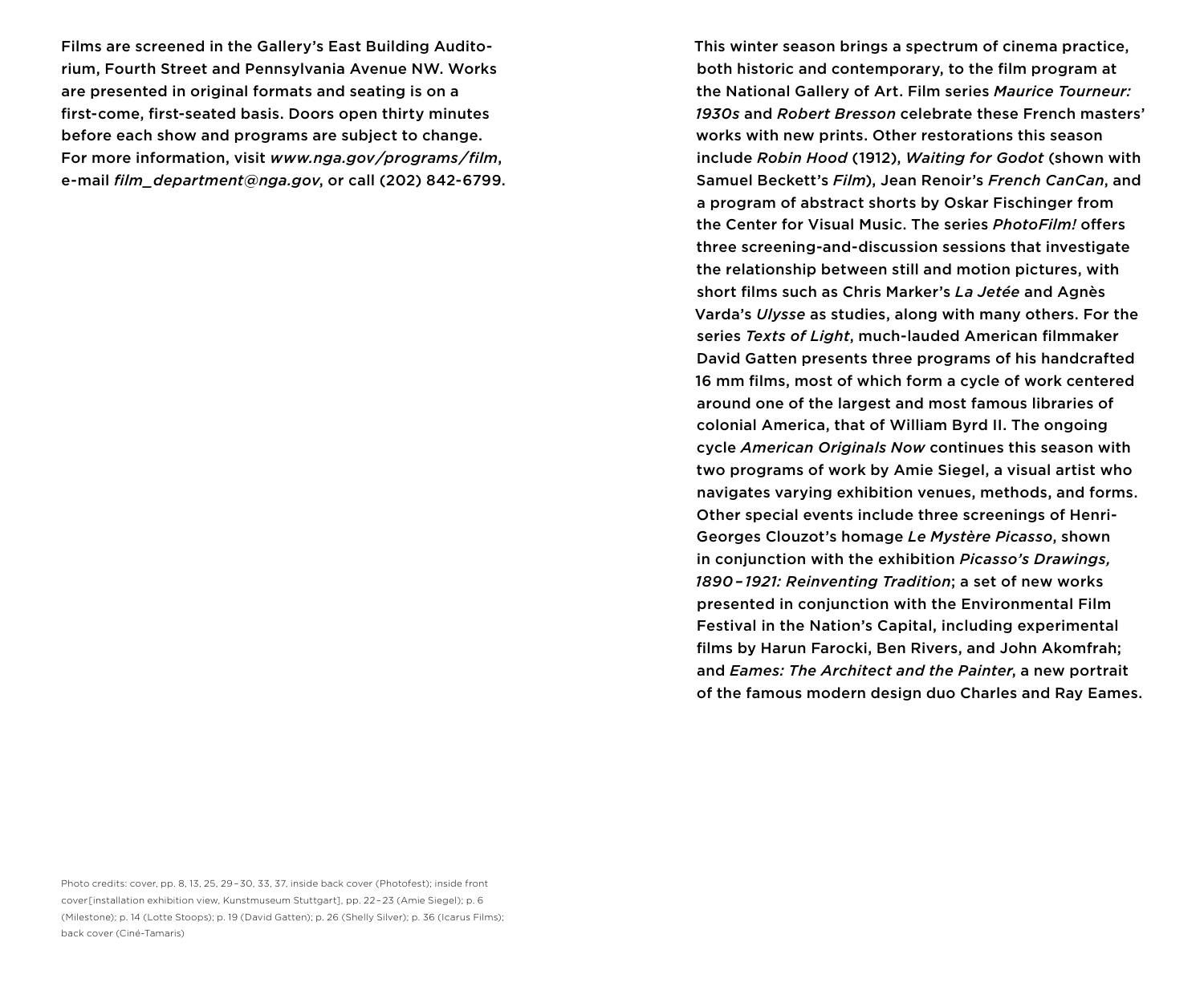



|     |     | Sat 12:30 Maurice Tourneur: Justin de Marseille p.16                                                                                                                         |
|-----|-----|------------------------------------------------------------------------------------------------------------------------------------------------------------------------------|
|     |     | 3:00 Oskar Fischinger Classics p.9                                                                                                                                           |
|     |     | 4:45 Oskar Fischinger Rare Works p.9                                                                                                                                         |
|     |     | <b>8</b> Sun 4:30 Samuel Beckett's <i>Film</i> ; Waiting for Godot p.9                                                                                                       |
| 141 | Sat | 2:30 Paris to Fort Lee: Robin Hood Centennial                                                                                                                                |
|     |     | Screening p.17<br>4:00 Paris to Fort Lee: Alias Jimmy Valentine p.18                                                                                                         |
|     |     | <b>15</b> Sun 4:30 Maurice Tourneur: Accusée, Levez-Vous! p.16                                                                                                               |
| 21  | Sat | 2:30 David Gatten: Secret History of the Dividing Line,                                                                                                                      |
|     |     | a True Account in Nine Parts: Parts I-IV p.20<br>4:30 David Gatten: Four Films toward Part V of Secret<br>History of the Dividing Line, a True Account in<br>Nine Parts p.20 |
|     |     | 22 Sun 4:30 David Gatten: Silent Mountains, Singing Oceans,<br>and Slivers of Time p.20                                                                                      |
|     |     | 28 Sat 2:30 Man on a Tightrope; Wild River p.10                                                                                                                              |
|     |     | 29 Sun 5:00 French CanCan p.11                                                                                                                                               |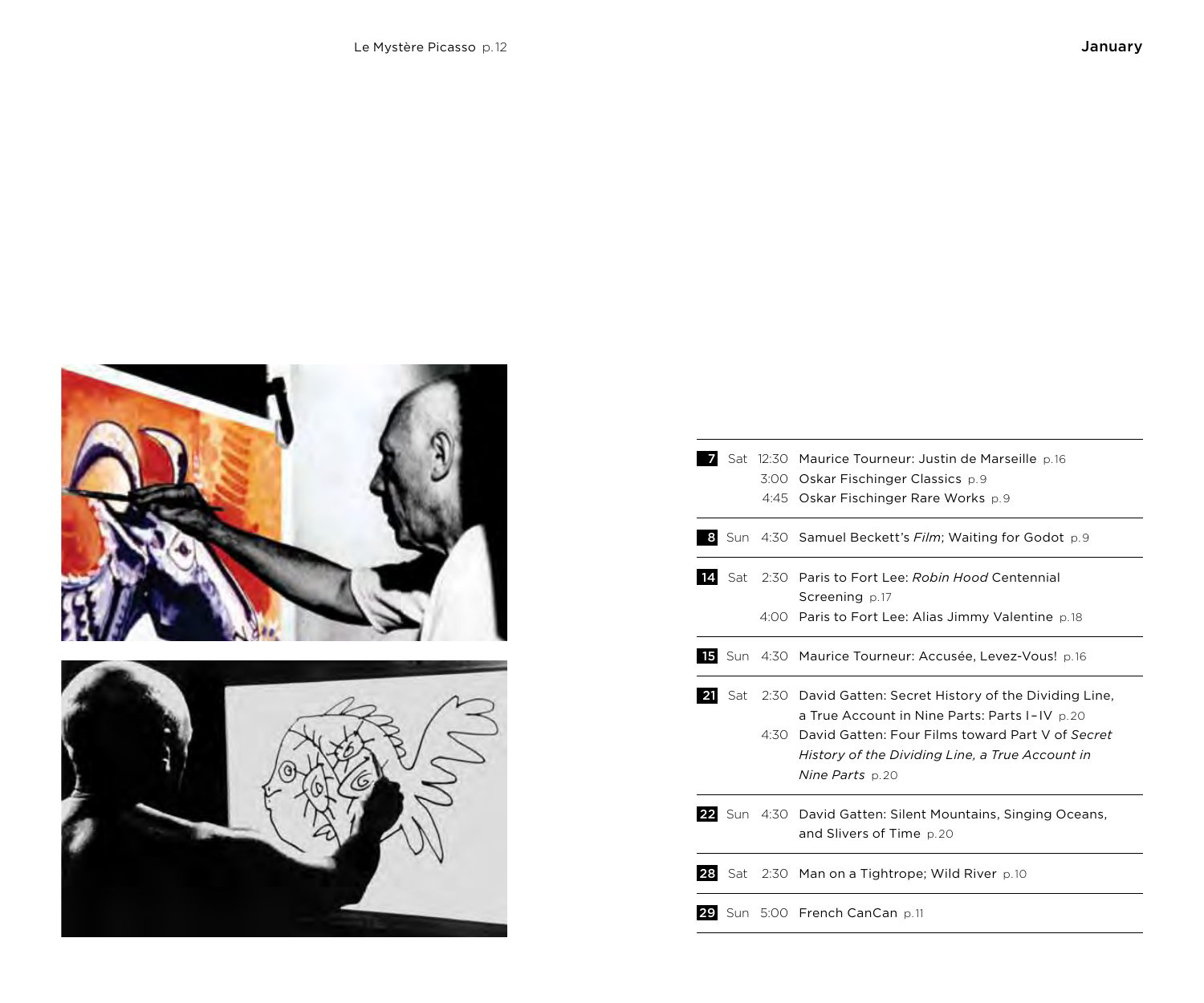| Sat | 2:30 Ciné-Concert: Nathan the Wise (Nathan der<br>Weise) p.11                         |
|-----|---------------------------------------------------------------------------------------|
|     | Sun 4:30 A Place in Berlin (Konzert im Freien) p.11                                   |
|     | 8 Wed 2:30 Le Mystère Picasso p.12                                                    |
|     | <b>9</b> Thur 12:30 Le Mystère Picasso p.12                                           |
|     | <b>10</b> Fri 12:30 Le Mystère Picasso p.12                                           |
|     | <b>ii</b> Sat 2:30 Amie Siegel: DDR/DDR p.21                                          |
|     | <b>12</b> Sun 4:30 Eames: The Architect and the Painter p.12                          |
|     | <b>B</b> Sat 2:30 Amie Siegel: Hole Punches p.24                                      |
|     | <b>19</b> Sun 5:00 Les Lutins du Court-Métrage: Festival of New<br>French Shorts p.12 |
|     | 25 Sat 2:30 PhotoFilm! How Much Movement Does the<br>Image Need? p.27                 |
|     | 26 Sun 4:30 PhotoFilm! Recall and Memory p.27                                         |

|    |  | Solden Sat 2:00 Robert Bresson: Les Anges du Péché p.28<br>4:15 Robert Bresson: Pickpocket p.28               |
|----|--|---------------------------------------------------------------------------------------------------------------|
|    |  | 4. Sun 4:30 PhotoFilm! The Filmic Photographic p.27                                                           |
|    |  | 10 Sat 4:30 Robert Bresson: Les Affaires Publiques; Les Dames<br>du Bois de Boulogne p. 31                    |
|    |  | <b>1</b> Sun 4:30 Robert Bresson: Diary of a Country Priest p.31                                              |
|    |  | <b>15</b> Thur 12:30 The Reach of Resonance p.12                                                              |
| 16 |  | Fri 12:30 The Reach of Resonance p.12                                                                         |
|    |  | <b>17</b> Sat 2:00 Sack Barrow; The Nine Muses p.15<br>4:30 Robert Bresson: Four Nights of a Dreamer p.32     |
|    |  | 18 Sun 4:30 Robert Bresson: Au Hasard, Balthazar; Mouchette p.32                                              |
|    |  | 24 Sat 2:00 Robert Bresson: The Devil, Probably p.34<br>4:00 The Silver and the Cross; Grande Hotel p.15      |
|    |  | 25 Sun 4:30 Robert Bresson: A Man Escaped p.34                                                                |
|    |  | <b>51</b> Sat 2:30 Robert Bresson: The Trial of Joan of Arc p.34<br>4:00 Robert Bresson: Lancelot du Lac p.35 |
|    |  | Sun 4:00 Robert Bresson: Une Femme Douce; L'Argent p.35                                                       |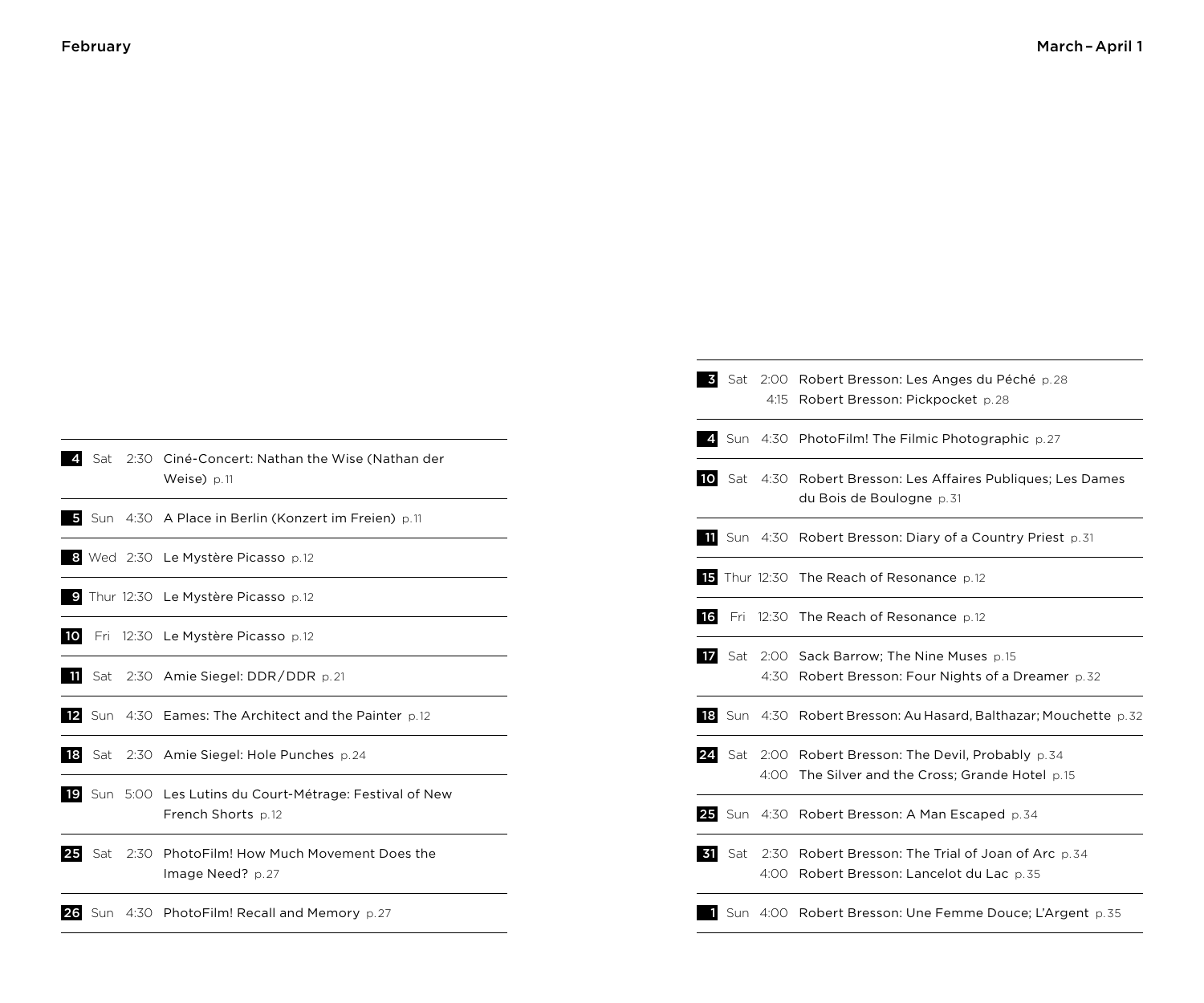Art Films and Events Jan 7 – Mar 24

# Optical Poetry: Oskar Fischinger Classics Introduction by Cindy Keefer

Sat Jan 7 (3:00)

Oskar Fischinger (1900 – 1967), known as "cinema's Kandinsky," composed poetic and abstract animations. The first of a two-part retrospective presented in association with the Center for Visual Music, this program includes *R-1 ein Formspiel*, *Spirals*, *Walking from Munich to Berlin*, *Spiritual Constructions*, *Kreise* (two versions), *Allegretto* (two versions), *American March*, *Radio Dynamics*, *Motion Painting no. 1*, and more. (c. 1926 – 1947, 35 mm, approximate running time 75 minutes)

# Optical Poetry: Oskar Fischinger Rare Works Introduction by Cindy Keefer

### Sat Jan 7 (4:45)

Part two of the Fischinger retrospective includes works such as *Studies 1, 3, 9*, *Pierrette I*, *Wax Experiments*, *Ornament Sound*, *Swiss Trip*, *Color Rhythm*, *Oklahoma Gas*, *1920s Tests*, *Berlin Home Movies*, and more. Prints for the retrospective were preserved by the Center for Visual Music, Academy Film Archive, EYE Film Institute, and the Fischinger Archive, with support of The Film Foundation, Sony, Deutsches Filmmuseum, and the National Film Preservation Foundation. Cindy Keefer is director, Center for Visual Music. (c. 1920 – 1952, 35 mm and DigiBeta, approximate running time 70 minutes)

### WAITING FOR GODOT preceded by Samuel Beckett's Film Sun Jan 8 (4:30)

*Waiting for Godot*, a teleplay from the short-lived but celebrated early 1960s WNTA-TV series *Play of the Week*, features Zero Mostel

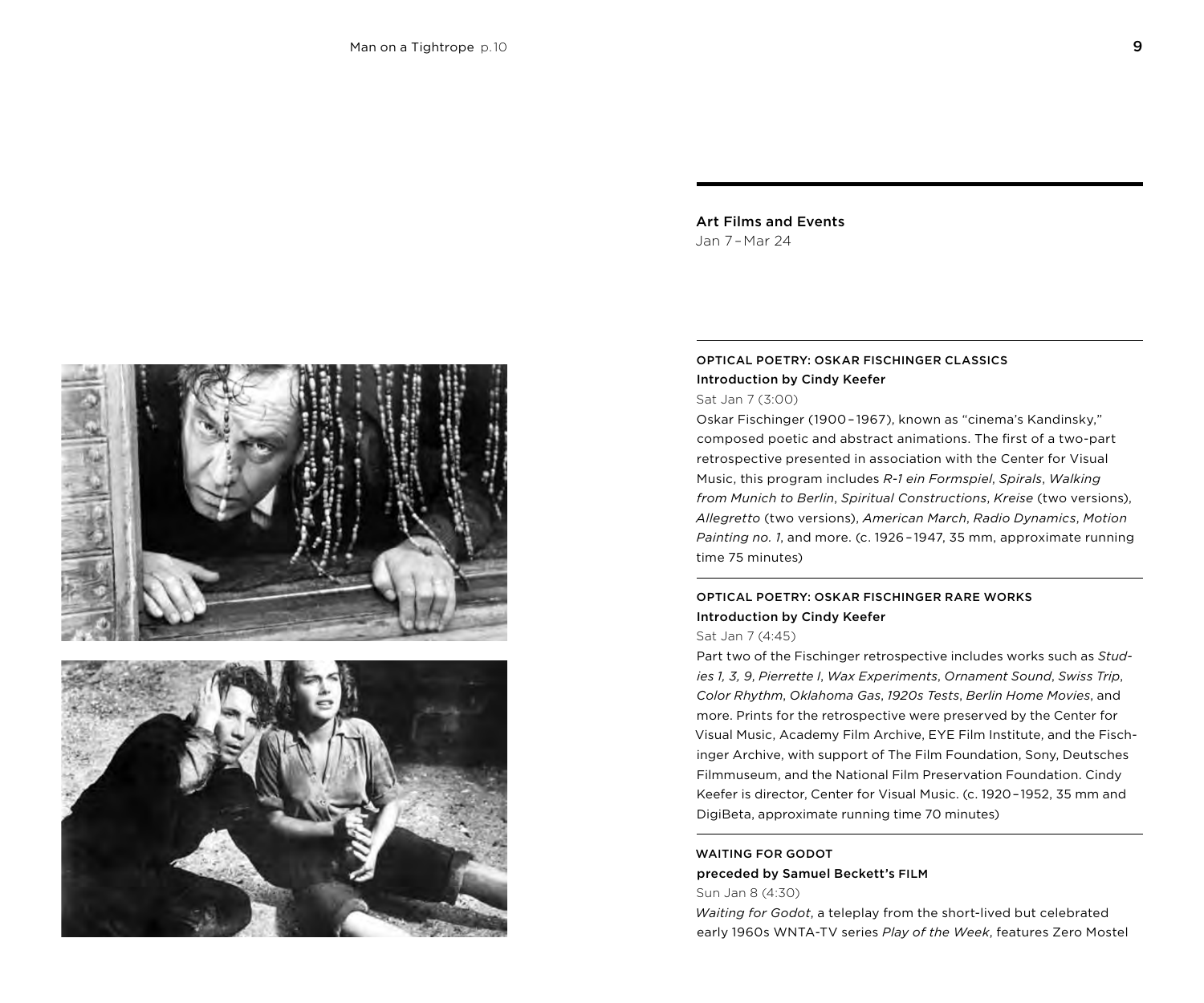as Estragon and Burgess Meredith as Vladimir. "*Godot* and *Play of the Week* exemplify the potential heights the small screen could reach as a legitimate venue for meaningful and challenging dramatic arts" — Mark Quigley. (Alan Schneider, 1961, DigiBeta, 102 minutes) *From the UCLA Film and Television Archive*

*Film*, Samuel Beckett's only screenplay (the writer supervised the production as well), is a twenty-minute, almost silent short, at once an abstraction and a moving meditation. An aging and weary Buster Keaton engages in a kind of face-off with the camera lens and, by extension, with the world itself. *Film*'s noted cinematographer was Boris Kaufman. (Alan Schneider, 1965, 35 mm, 20 minutes) *Preservation funded by The Film Foundation and administered by the National Film Preservation Foundation*

# KAZAN RESTORED: MAN ON A TIGHTROPE followed by WILD RIVER

#### Sat Jan 28 (2:30)

The first of two lesser known works by Elia Kazan, *Man on a Tightrope* follows the travails of a small traveling circus in communist-era Czechoslovakia, including attempts by its manager, Cernik (Fredrich March), and his wife (Gloria Grahame) to take the troupe across the border to Germany. The rich mise-en-scène and black-and-white location footage evoke Eastern European cinema of the era; Circus Brumbach performers lend verisimilitude. Although communism is the film's perceptible menace, Kazan shrewdly avoids political statements or imagery. (Elia Kazan, 1953, 35 mm, 105 minutes)

One of Kazan's masterworks (and allegedly his favorite among his films), *Wild River* was motivated by personal history: "My family also lost a house . . . this was the first film where I said, 'I'm going to be as lyric as I can ....<sup>'</sup>" A quiet but resolute Tennessee Valley Authority overseer (Montgomery Clift) arrives to work in a town targeted for flooding and the associated displacement. Naturally, he runs headlong into the wrath and ruses of the locals, particularly one matriarch, as well as a love interest (Lee Remick). The film's tone is interestingly reflective and subtly questions the New Deal's notions of progress. (Elia Kazan, 1960, 35 mm, 105 minutes)

### French CanCan

### Sun Jan 29 (5:00)

Gaumont's luminous restoration of Jean Renoir's classic tale of the origins of the Moulin Rouge screens on the occasion of the reopening of the National Gallery's French painting galleries. With its sensuous color and soft lighting, the lively Technicolor extravaganza remains an enduring homage to Renoir's father, Auguste, and other artists of the era, especially Henri de Toulouse-Lautrec and Edgar Degas. (Jean Renoir, 1954, DCP from 35 mm, 102 minutes)

### ciné-concert: Nathan the Wise Dennis James, theater organ

### Sat Feb 4 (2:30)

Theater organist Dennis James performs his historically themed organ score for *Nathan der Weise*, a 1920s adaptation of the famously controversial Enlightenment-era play about religious tolerance from dramatist philosopher Gotthold Ephraim Lessing. Sultan Saladin (Fritz Greiner) takes Jerusalem in spite of counterefforts from his brother Assad, a Christian convert who fought with the Knights Templar. Meanwhile Jewish merchant Nathan (Werner Krauss) loses his sons when the synagogue burns, but ends up adopting young Recha, the daughter of Assad. (Manfred Noa, 1922, DigiBeta from 35 mm, 128 minutes)

#### A Place in Berlin

#### Sun Feb 5 (4:30)

The plaza known as Marx-Engels Forum in the historic Mitte district of what was once East Berlin was constructed thirty years ago to honor communist icons Karl Marx and Friedrich Engels. Famed painter and filmmaker Jürgen Böttcher revisited footage he shot during the forum's creation, then returned ten years after the fall of the Berlin Wall, composing a filmic collage with his old and new material. This experimental documentary features Günter "Baby" Sommer and Dietmar Diesner, improvisational jazz artists from the former DDR, in a striking nonfiction essay. (Jürgen Böttcher, 2001, 35 mm, German with subtitles, 88 minutes)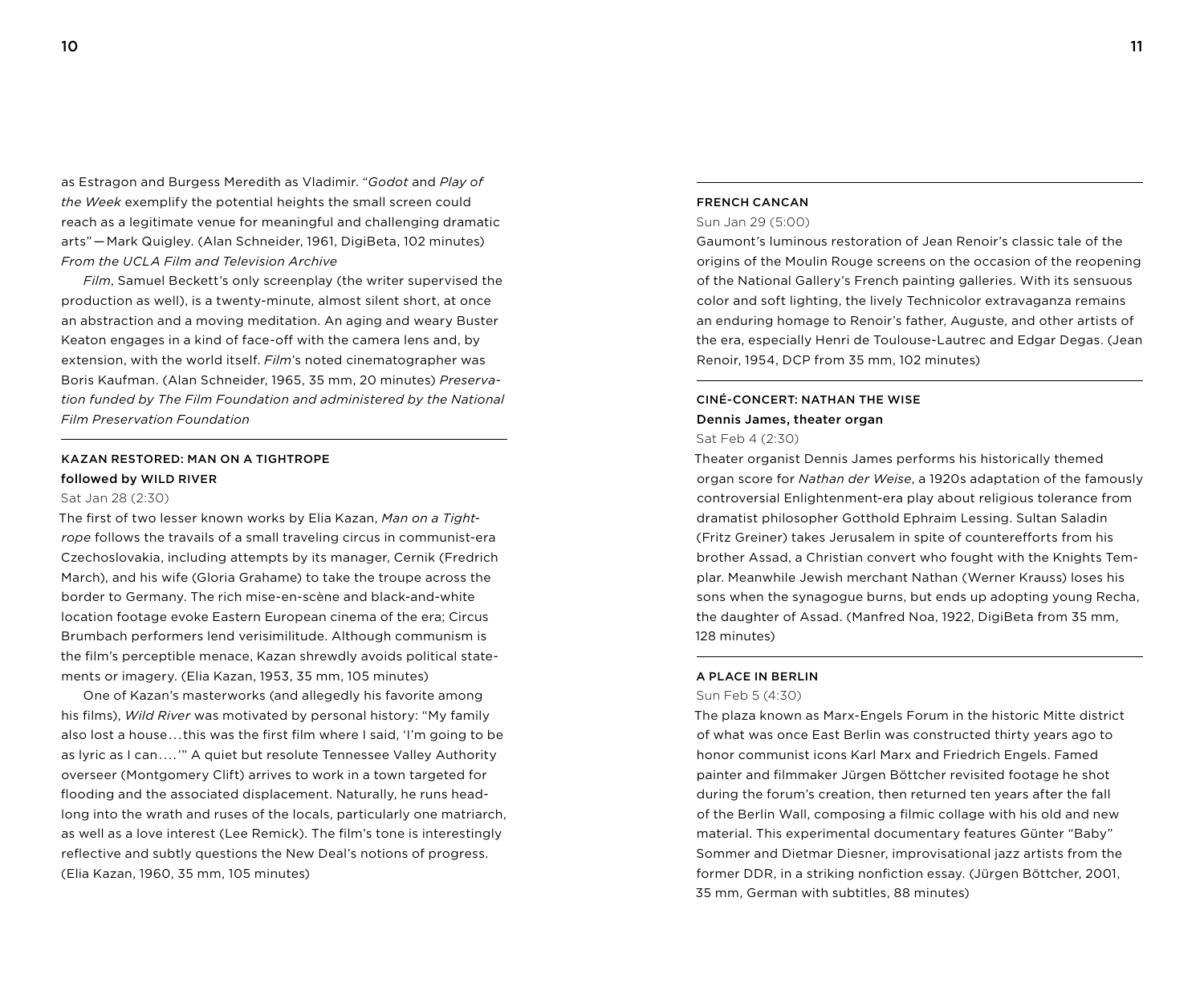### Le Mystère Picasso

Wed Feb 8 (2:30) Thur Feb 9, Fri Feb 10 (12:30)

Three screenings of the classic 1956 film by Clouzot — an imaginative homage to his friend Picasso as the maestro paints before the camera — are presented in association with the National Gallery exhibition *Picasso's Drawings, 1890 – 1921: Reinventing Tradition*. (Henri-Georges Clouzot, 1956, 35 mm, French with subtitles, 78 minutes)

# Eames: The Architect and the Painter Introduction by C. Ford Peatross

#### Sun Feb 12 (4:30)

Charles and Ray Eames were among our most influential designers, literally shaping the course of American architecture, furniture, industrial design, and film. *Eames: The Architect and the Painter* draws from a mass of rare and unusual archival material, as well as surprising interview footage with friends and colleagues, to depict the couple's lives while placing them in the milieu of midcentury America. (Jason Cohn, 2011, HD-Cam, 83 minutes)

# LES LUTINS DU COURT-MÉTRAGE: Festival of New French Shorts

### Sun Feb 19 (5:00)

This selection of new short films from France is filled with humor, compassion, suspense, and beauty. Four works, presented in original format, are shown as part of the *Lutins du Court-Métrage* festival organized in association with L'Alliance Française de Washington. Titles include *The Last Journey of Maryse Lucas*, *The Little Tailor*, *Birds Get Vertigo*, *Too*, and *Tre Ore*. (Approximately 105 minutes)

#### The Reach of Resonance

### Thur Mar 15, Fri Mar 16 (12:30)

Four musicians and sound artists from radically different backgrounds — Miya Masaoka, a koto performer and composer inspired by insects and plants; Jon Rose, a violin virtuoso whose "found music" created with fences and other apparatus has attracted the Kronos Quartet; John Luther Adams, whose tones are motivated by the natural landscape; and Bob Ostertag, who integrates sociopolitical



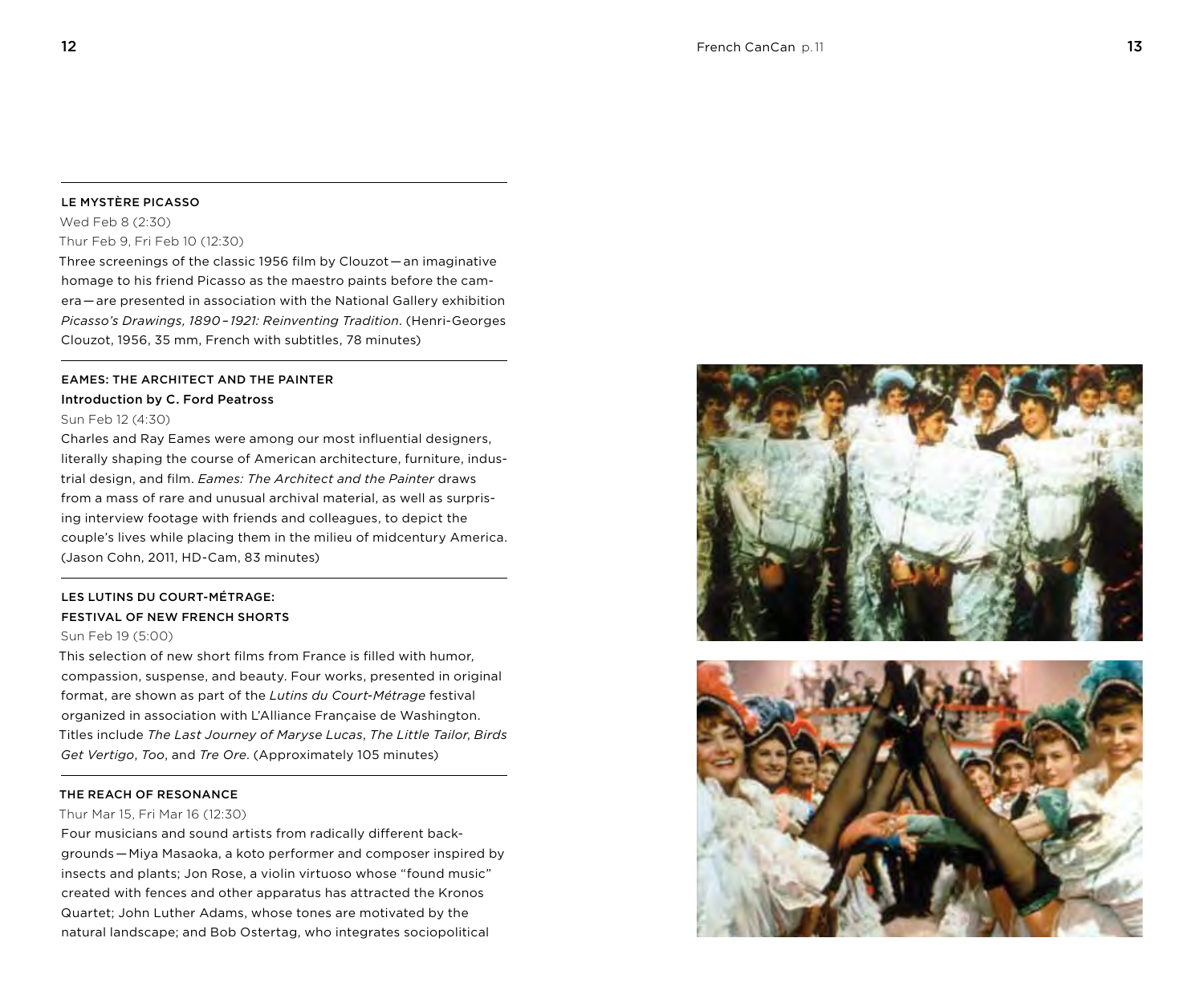



concerns into his pieces — not only express their perceptions about music but use their musical talents to create ingenious social harmonies in an increasingly hostile universe. (Steve Elkins, 2010, HD-Cam, 118 minutes)

### The Nine Muses preceded by Sack Barrow Sat Mar 17 (2:00)

*The Nine Muses*, the latest creation of the Ghana-born British film and installation artist John Akomfrah, is a layered meditation on human mass migration and its relationship to land use and culture. Combining footage of isolated places and rarely traveled roads; readings from classic texts by Homer, Dante, T. S. Eliot, and others; and the music of Arvo Pärt and India's Gundecha Brothers, Akomfrah has created an evocative journey through myth and environment, a self-described "Proustian attempt to suggest the idea of migration." (John Akomfrah, 2011, HD-Cam, 94 minutes)

Artist and experimental filmmaker Ben Rivers' *Sack Barrow* poetically portrays (in outmoded 16 mm format) the fading milieu of a pre – World War II factory near London during its final days of operation in 2010. Without voiceover or interview, he carefully records the routines of the last workers, traces of chemical corrosion and continuing decay, as well as the sense of ineffable sadness present in time's passing. (Ben Rivers, 2011, 16 mm, 20 minutes)

### Grande Hotel

### preceded by THE SILVER AND THE CROSS Sat Mar 24 (4:00)

Once a magnificent five-star lodge with restaurants and an Olympic pool, Mozambique's Grande Hotel — in all its gaudiness and selfimportance — was the very emblem of Portuguese colonialism. Today, as architectural statement, it is in virtual ruin. What is left of the structure survives as a sort of commune for more than three thousand Mozambiquans, who live in its wide corridors and commanding terraces without even water or electricity. Stoops' documentary presents a careful portrait of a grim and complex subject. (Lotte Stoops, 2010, HD-Cam, 67 minutes)

*The Silver and the Cross* is Harun Farocki's pointed analysis of a 1758 naive painting depicting villages, workers, and silver mines in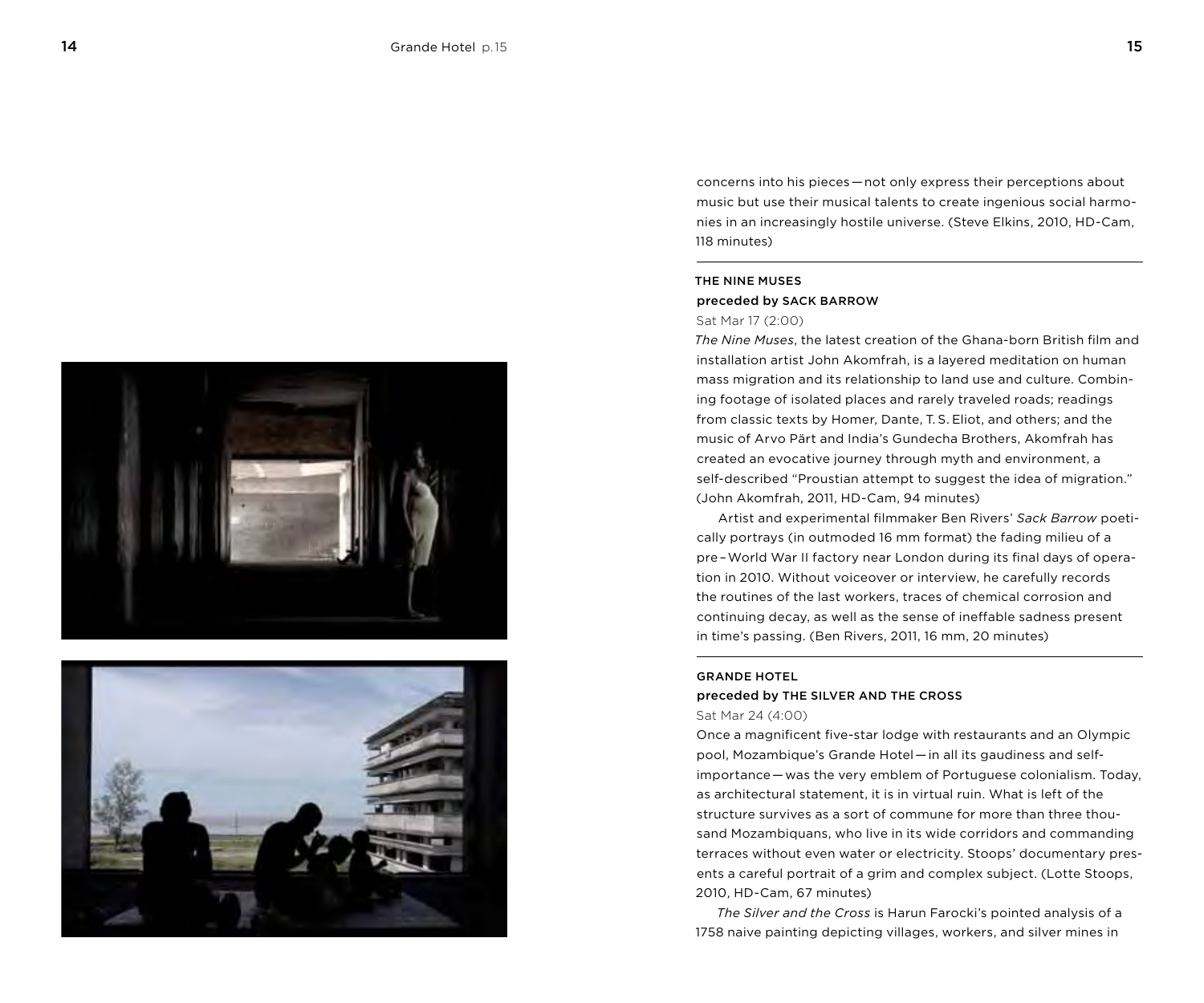Peru during Spanish colonization. In the filmmaker's words, "The Spanish brought the cross, and then took the silver," an exploitation that continues today in other ways. (Harun Farocki, 2011, 17 minutes)

### Maurice Tourneur: 1930s Jan 7 – 15

French American director Maurice Tourneur (1876 – 1961)   who spent his early career as an actor and worked for a time in the studios of artists Auguste Rodin and Puvis de Chavannes — became a pioneer of cinema, learning his craft initially at the French production house Éclair and later in America at Fort Lee and Paramount. By the late 1920s he had returned to Europe, where he had great success, especially within the crime genre. This program includes two new restorations of the elegant work he produced after returning to France in the 1930s. Prints are from Pathé, Paris.

### Justin de Marseille

### Sat Jan 7 (12:30)

The murky atmosphere of the Marseille docksides provides a choice opportunity for Tourneur's pursuit of the crime drama. Justin, a professional gangster concerned with imposing his rules of conduct on the underworld, "settles scores with smalltime pimps of the Canebière who treat women badly" — Pierre Poguib. Tourneur's taste for local color stunningly opens up here in the opium den, the brothel, the parade, and the harbor itself. (1935, 35 mm, French with subtitles, 95 minutes)

### Accusée, Levez-Vous!

### Sun Jan 15 (4:30)

Gaby and André, a knife-throwing duo of music-hall artists in the Folies Bergères, are torn apart when Gaby is accused of murdering Yvette Delys, the show's star attraction. With innate style and restraint, *Accusée, Levez-Vous! (Accused, Stand Up!)* offers a colorful view of the rawness of show business. "As usual Tourneur knows how to choose the most compelling details of settings, starting with the halls of the theater." — Roberto Chiesi. (1930, 35 mm, French with subtitles, 110 minutes)

# Paris to Fort Lee:

French Filmmakers and the American Industry Jan 14

American audiences once supported thousands of local nickelodeons, moving picture entertainments found everywhere from urban business districts to villages and seaside resorts. The one-reel farces and melodramas that fueled this explosion were often imported directly from Paris. Pathé Frères dominated the market but the Société Française des Films et Cinématographes Éclair found a way to establish a foothold of its own. If Pathé opened a film lab in New Jersey, Éclair would go one better, and in 1911 the company broke ground for the first motion picture studio in Fort Lee – the opening shot in a French invasion. Richard Koszarski, author of *Fort Lee, the Film Town* discusses the impact of these French studios and introduces two Fort Lee films, *Robin Hood* and *Alias Jimmy Valentine*.

# Ciné-Concert : *Robin Hood* Centennial Screening Introduction by Richard Koszarski

### Sat Jan 14 (2:30)

Éclair's 1912 production of *Robin Hood*, a half-hour epic inspired by the once-popular Reginald de Koven operetta, has recently been restored with all its original color tints by the Fort Lee Film Commission. (Étienne Arnaud and Herbert Blaché, 1912, 35 mm, 35 minutes)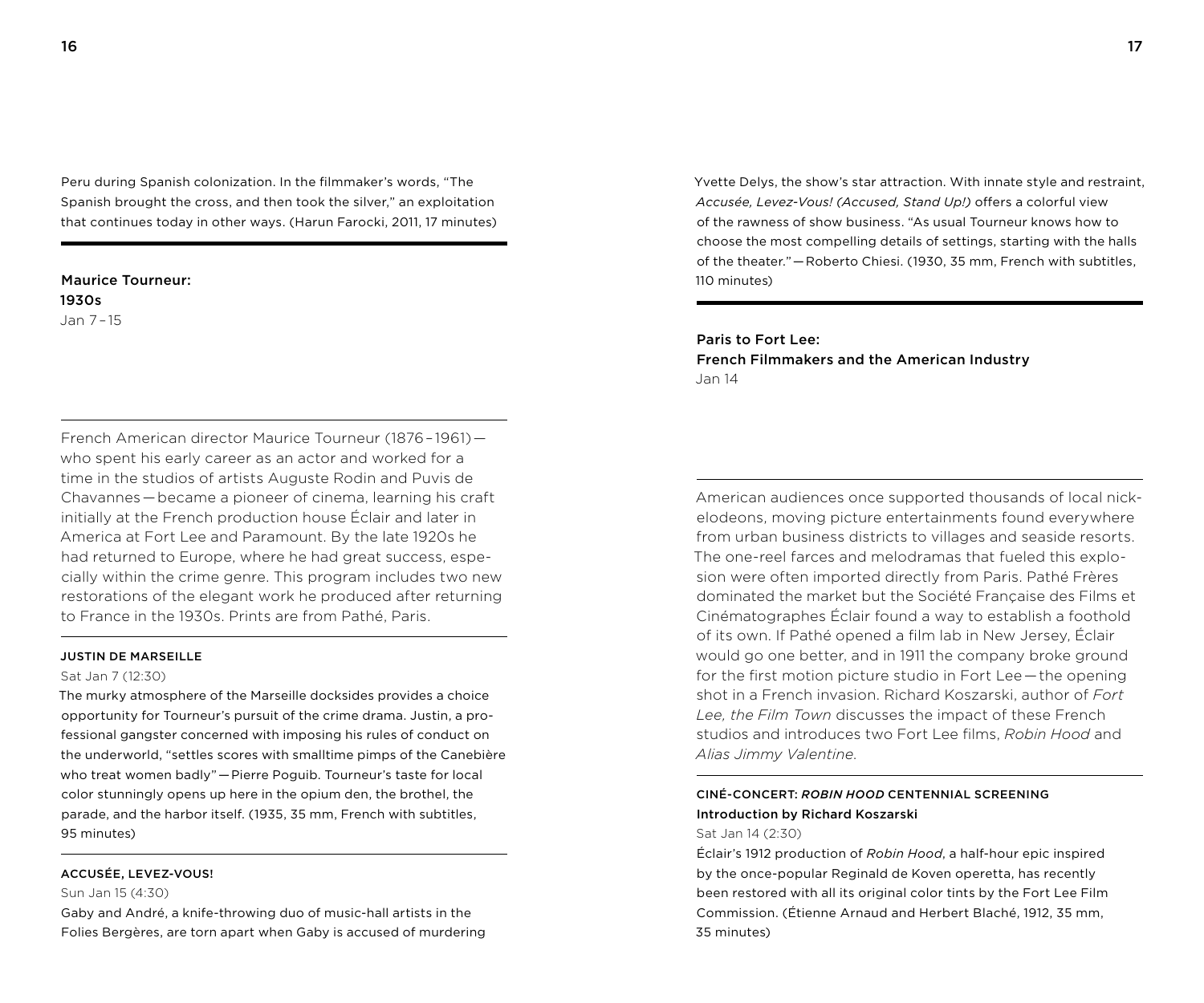# Ciné-Concert: Alias Jimmy Valentine Andrew Simpson, piano

### Introduction by Richard Koszarski

### Sat Jan 14 (4:00)

Hoping to expand production to feature-length films, the Éclair company sent director Maurice Tourneur from Paris to Fort Lee in 1914. Over the next four years Tourneur and his associates would make thirty features, combining the style and sensibility of French production with the energy and local color of the Americans. One of their finest was *Alias Jimmy Valentine*, a brilliantly photographed crime thriller based on an O. Henry short story. This was the first of Jimmy Valentine's many filmed adventures but the only one so noticeably in the tradition of *Fantômas*, *Judex*, and the other great French crime serials. (Maurice Tourneur, 1915, 35 mm, 50 minutes)

# David Gatten: Texts of Light Jan 21 – 22

David Gatten's filmmaking practice is unique in American cinema. His passion for historical documents, rare books, and arcane or outmoded manuals has resulted in a body of finely crafted work that explores the intersection of the printed word and the moving image in unusual ways. Using traditional research methods (reading old books) and nontraditional film technique (boiling old books), he manages to connect categories of knowledge in unexpected ways. Known for his ongoing Byrd family chronicle, an account of the eighteenth-century Virginia family, Gatten's appearances at the National Gallery's midcareer retrospective offer a rare opportunity to discuss in person his handcrafted experimental 16 mm processes. Organized by the Wexner Center for the Arts, with special thanks to Chris Stults.



And as the snow melted from the bases of the mountains, the arctic forms would seize on the cleared and thawed ground, always ascending, as the warmth increased and the snow  $5522$ further disappeared, higher and higher, whilst their brethren were pursuino their northern journey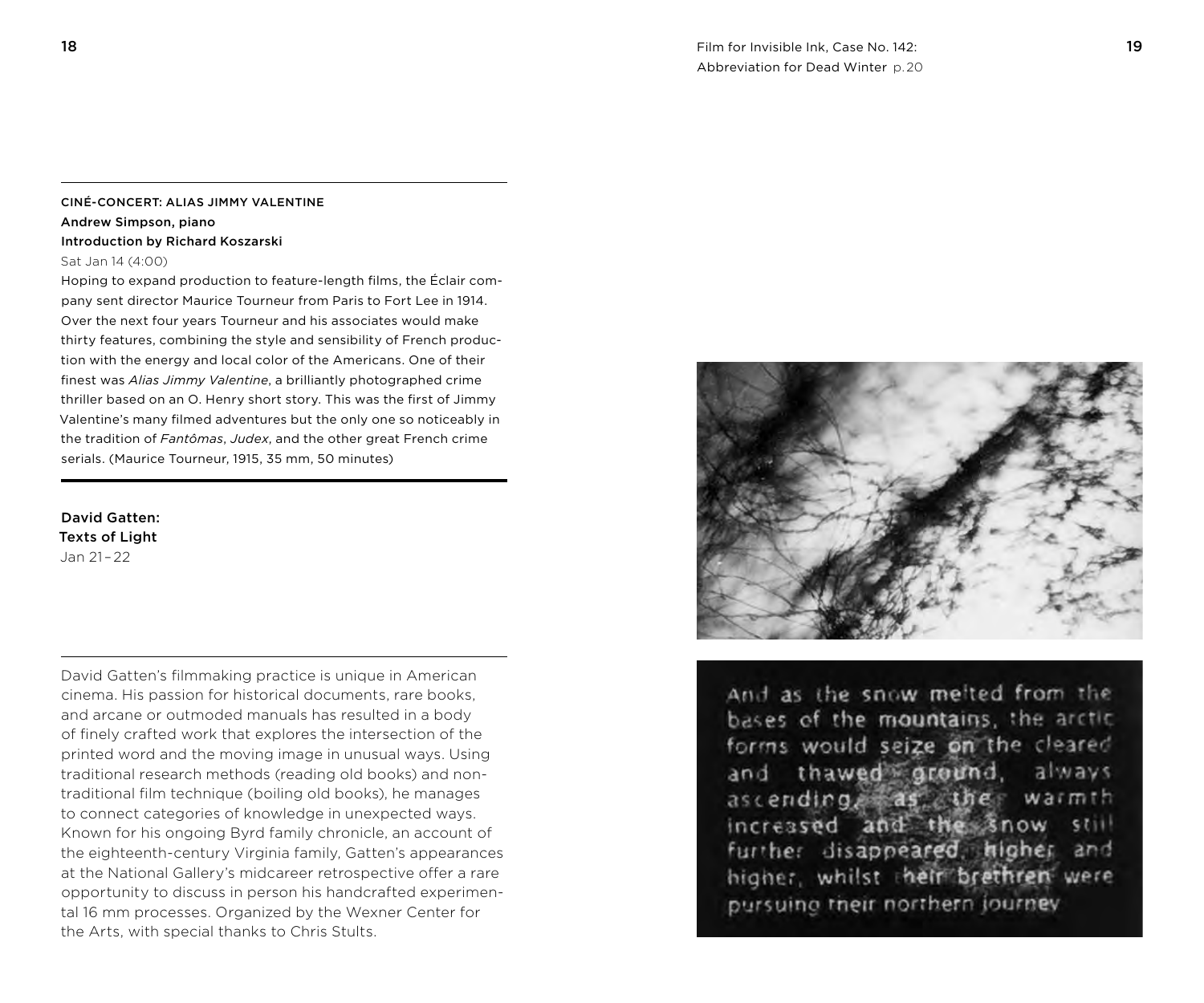# SECRET HISTORY OF THE DIVIDING LINE, A TRUE ACCOUNT in Nine Parts : Parts I – IV

### David Gatten in person

### Sat Jan 21 (2:30)

This cycle of films centers around one of the largest and most famous libraries of colonial America, that of William Byrd II. (After Byrd's death, most of the volumes were purchased by Thomas Jefferson and later formed the basis for the Library of Congress' holdings.) In this first program, Gatten offers glimpses into lost worlds through text, images, and biographical writings in films such as *The Great Art of Knowing* (2004), and *The Enjoyment of Reading* (*Lost and Found*) (2001). (16 mm, total running time 101 minutes)

# Four Films toward Part V of SECRET HISTORY of the Dividing Line, a True Account in Nine Parts David Gatten in person

### Sat Jan 21 (4:30)

This program includes a set of studies or intact stand-alone sections for Gatten's epic, years-in-the-making forthcoming feature film. The program includes *The Matter Propounded*, *of Its Possibility or Impossibility*, *Treated in Four Parts* (2011), *How to Conduct a Love Affair* (2007), *So Sure of Nowhere Buying Times to Come* (2010), and *Film for Invisible Ink, Case No. 323: Once Upon a Time in the West* (2010). (16 mm, total running time 50 minutes)

# SILENT MOUNTAINS, SINGING OCEANS, AND SLIVERS OF TIME David Gatten in person

### Sun Jan 22 (4:30)

The final program features pairs of films from three other ongoing "non-secret history" series: *The Continuous Quantities* is structured on Leonardo's proposition to divide an hour into three thousand equal parts and offers the most kinetic exploration yet of Gatten's inquiries into the relationship between text and image. *The Invisible Ink* series, as the title implies, employs the most minimal imagery to be found in Gatten's films. The two films in the series *What the Water Said* are among the most acclaimed experimental works of recent years. (16 mm, total running time 67 minutes)

American Originals Now: Amie Siegel Feb 11 – 18

The ongoing film series *American Originals Now* offers an opportunity for discussion with young independent American filmmakers and a chance to share in their art through special screenings and presentations. The focus of this season's installment is artist Amie Siegel (born 1974), whose intelligent and idiosyncratic ruminations on history and modernism, on filmic narrative and cultural memory, have garnered international acclaim. Her work, in a range of moving image modes, is demanding yet accessible and filled with keenly inspired associations. *Empathy* and *DDR / DDR* established Siegel as an important film essayist able to unearth material from surprising sources through observation, direct address, and interview. A recipient of many international awards, including a Guggenheim Fellowship, Siegel teaches in the department of visual and environmental studies at Harvard University.

### DDR / DDR

### Sat Feb 11 (2:30)

Before-and-after traits of a once divided and then reunified Germany are seen through the filmmaker's steady and assured perspective as an outsider assuming various roles as ethnographer, actor, and collector. Vérité interviews mix with feigned dialogue to excavate East German traumas associated with both the socialist state and reunification. "A mosaic of interviews and incidents gradually connecting, allowing issues of history, state control, personal identity, and memory to emerge" — Jason Edward Kaufman. (2008, HD-Cam, 135 minutes)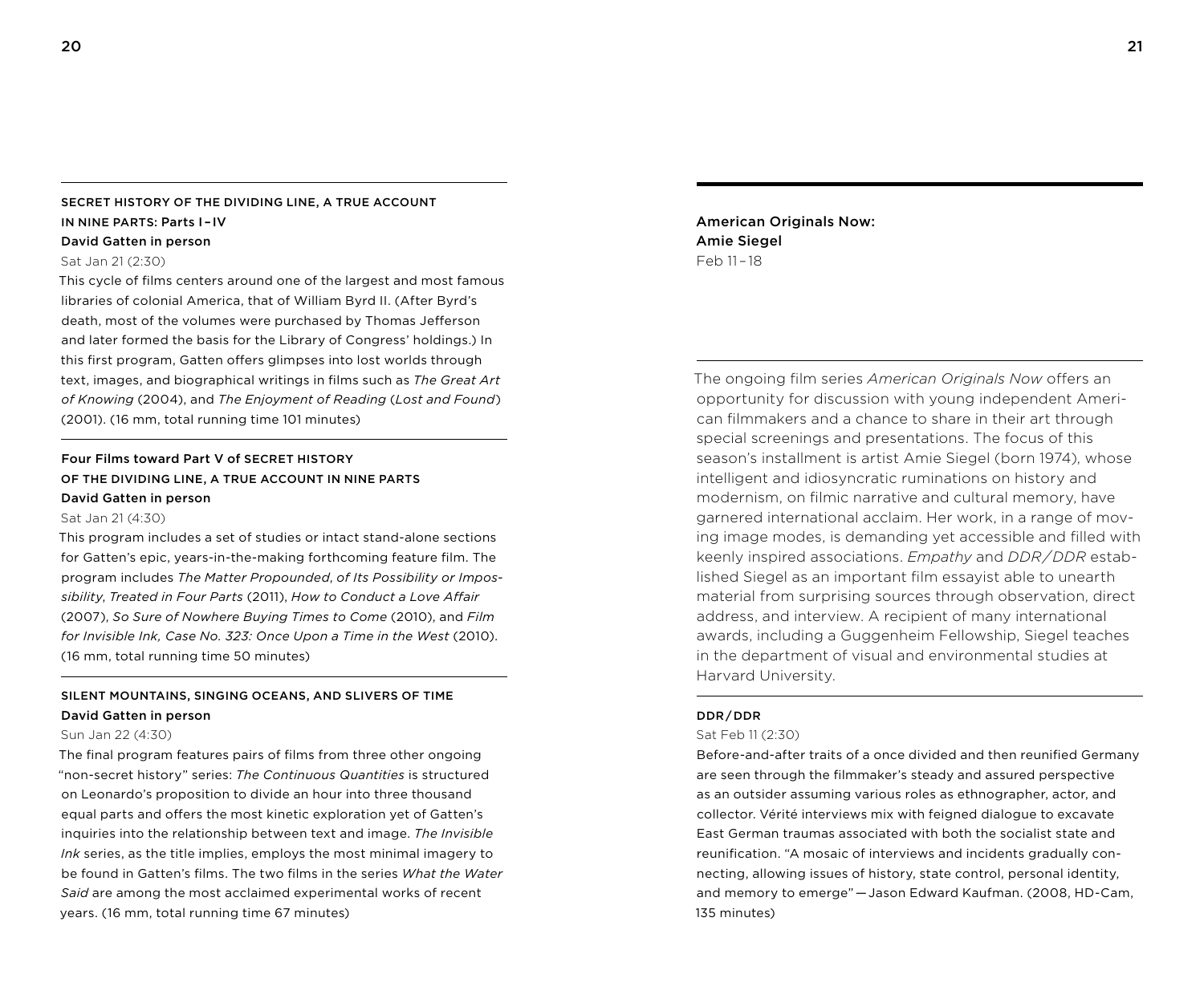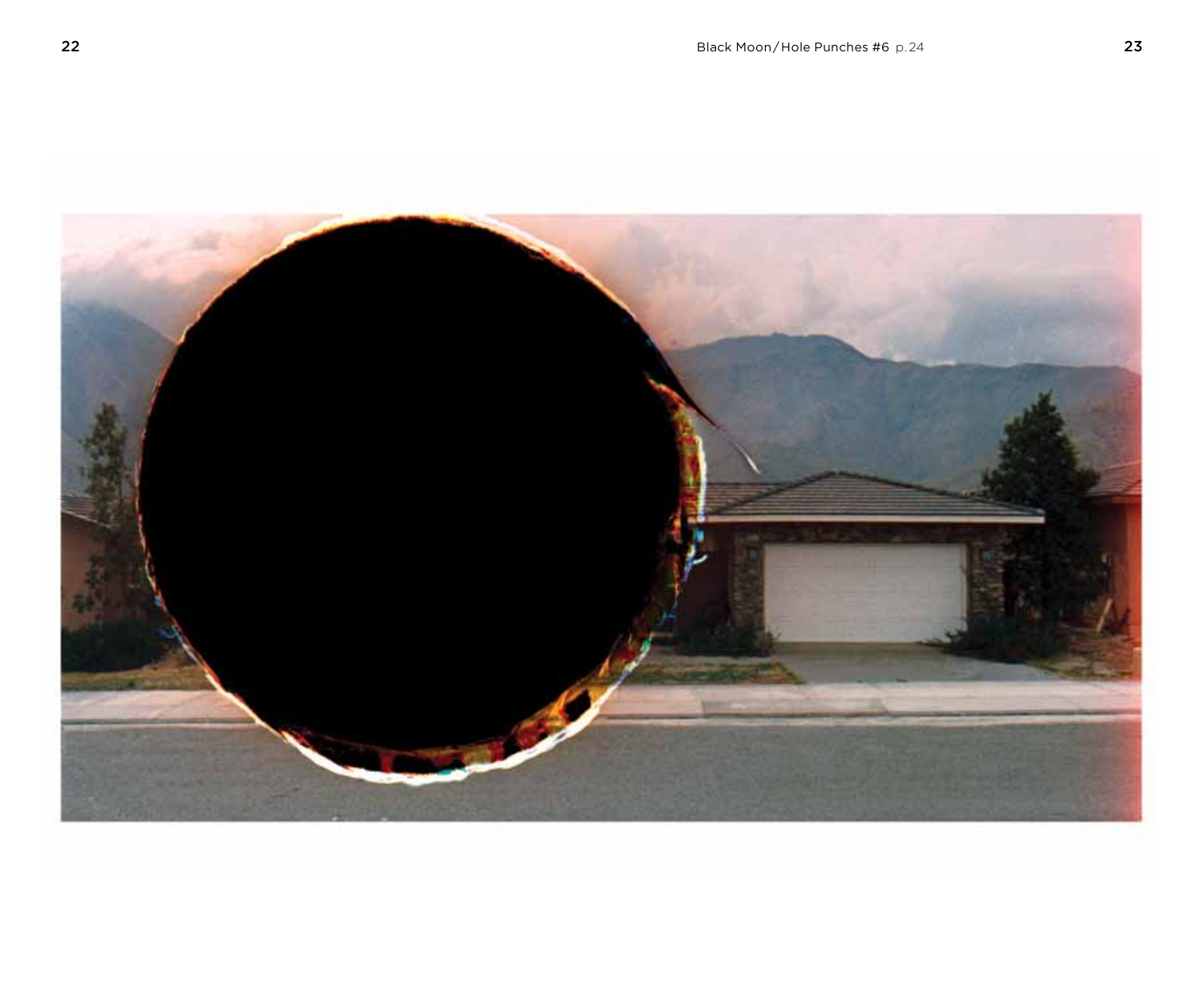#### Hole Punches

#### Amie Siegel in person

### Sat Feb 18 (2:30)

This presentation of recent short films includes *Black Moon / Hole Punches* (2010), Siegel's reworking of a 1974 feature film by Louis Malle into a short film, a grouping of still photographs, and a video installation. She shows documentation of other media arts installations such as *Berlin Remake* (2007), "a double projection of exterior scenes from East German State Film Studio movies alongside their 'remade' version in the present" (AS). The artist will speak about her processes and transformation of ideas across various exhibition formats and contexts. (Total running time approximately 90 minutes)

### PhotoFilm!

Feb 25 – Mar 4

"Photofilms" are moving pictures composed of still photographs. *PhotoFilm!* broadly explores the uses of still photography within the cinematic context, attempting to expand a dialogue between the two art forms that has existed since the beginnings of the motion picture. The works run the gamut from classics such as Chris Marker's *La Jetée* to new experimental films such as Shelly Silver's *What I'm Looking For*. The series is presented jointly with Goethe-Institut Washington (several additional programs take place there), supported by German Films, Ag Kurzfilm, Swedish Filminstitut, and organized by the Concrete Narrative Society e.V. Berlin. Curators Gusztáv Hámos, Katja Pratschke, and Thomas Tode are present for discussion.



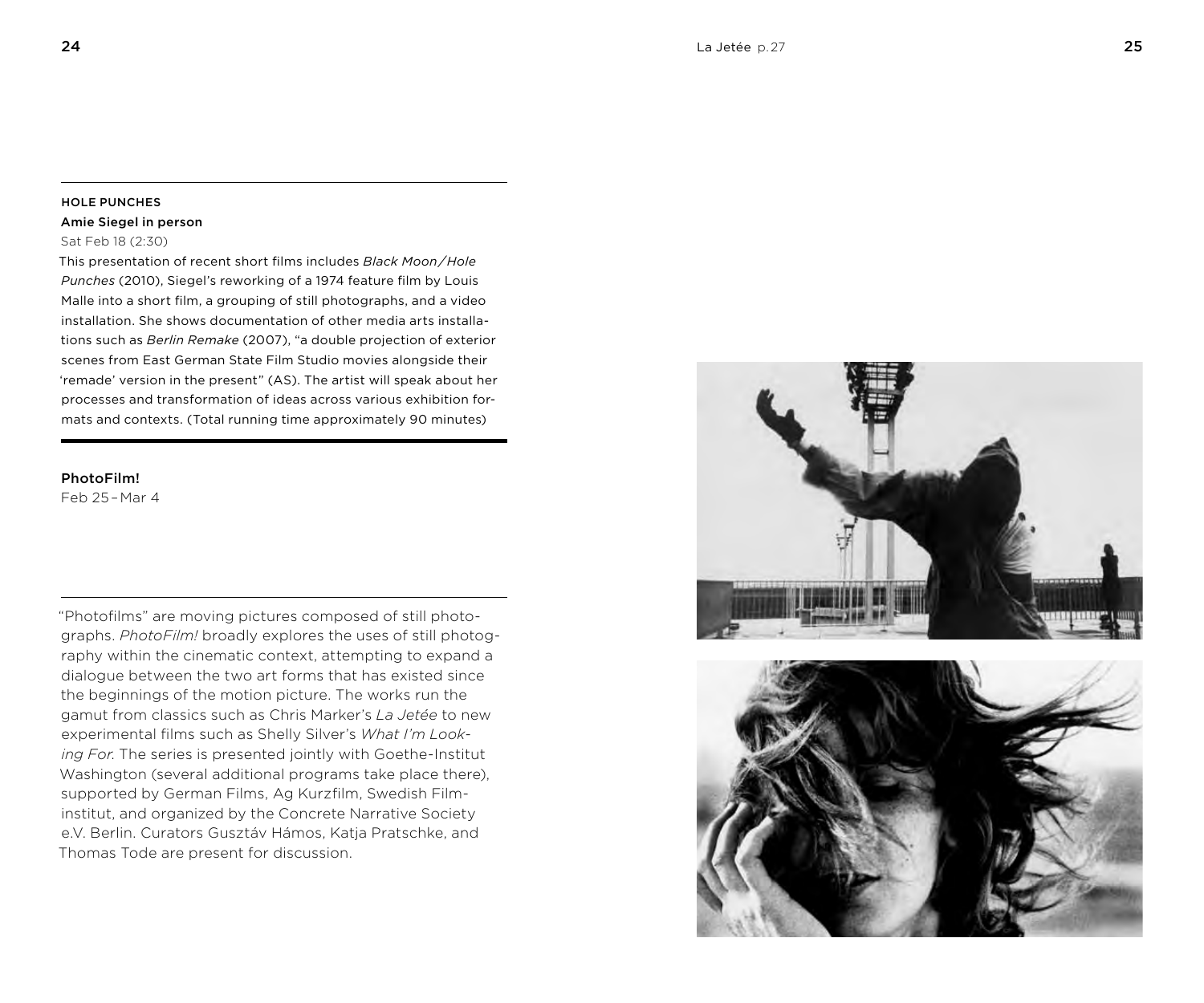



## How Much Movement Does the Image Need? Gusztáv Hámos, Katja Pratschke, Thomas Tode in person Sat Feb 25 (2:30)

The appearance of a still photograph in a cinematographic context often arouses an element of surprise for the viewer. This program presents films that question the nature of the image as well as its relationship to other forms with works by Chris Marker (*La Jetée*, 1962), Sergei Eisenstein (*Beshin Meadow*, 1935 / 1967), Leonore Mau and Hubert Fichte (*The Fishmarket and the Fish*, 1968), and Katja Pratschke and Gusztáv Hámos (*Transposed Bodies*, 2002). (95 minutes)

### RECALL AND MEMORY

### Gusztáv Hámos, Katja Pratschke, Thomas Tode in person Sun Feb 26 (4:30)

"That-has-been," wrote Roland Barthes; photography stands for something that has happened. Film, in contrast, always unfolds in the here and now and can be seen as a container for memory. Featuring films by Thierry Knauff (*Le Sphinx*, 1985), Agnès Varda (*Ulysse*, 1982), Jerzy Ziarnik (*Gestapoman Schmidt*, 1964), Franz Winzentsen (*The Fitting 1938*, 1985), Helke Misselwitz (*Pictures from a Family Album*, 1985), and Janet Riedel, Katja Pratschke, and Gusztáv Hámos (*Fiasko*, 2010), this program investigates these functions in the context of personal and historical memory. (93 minutes)

### The Filmic Photographic

### Sun Mar 4 (4:30)

This program focuses on the image, the process of finding and conceiving it, the act of shooting, and then describing it. Film requires the linear sequencing of photographs, which these filmmakers use to develop an analytical discourse. Including films by Hollis Frampton (*[nostalgia]*, 1971), Silke Grossmann (*The Feelings of the Eyes*, 1987), Shelly Silver (*What I'm Looking For*, 2004), Esaias Baitel (*The Zone*, 2003) and Sean Snyder (Casio, Seiko . . . , 2005). (90 minutes)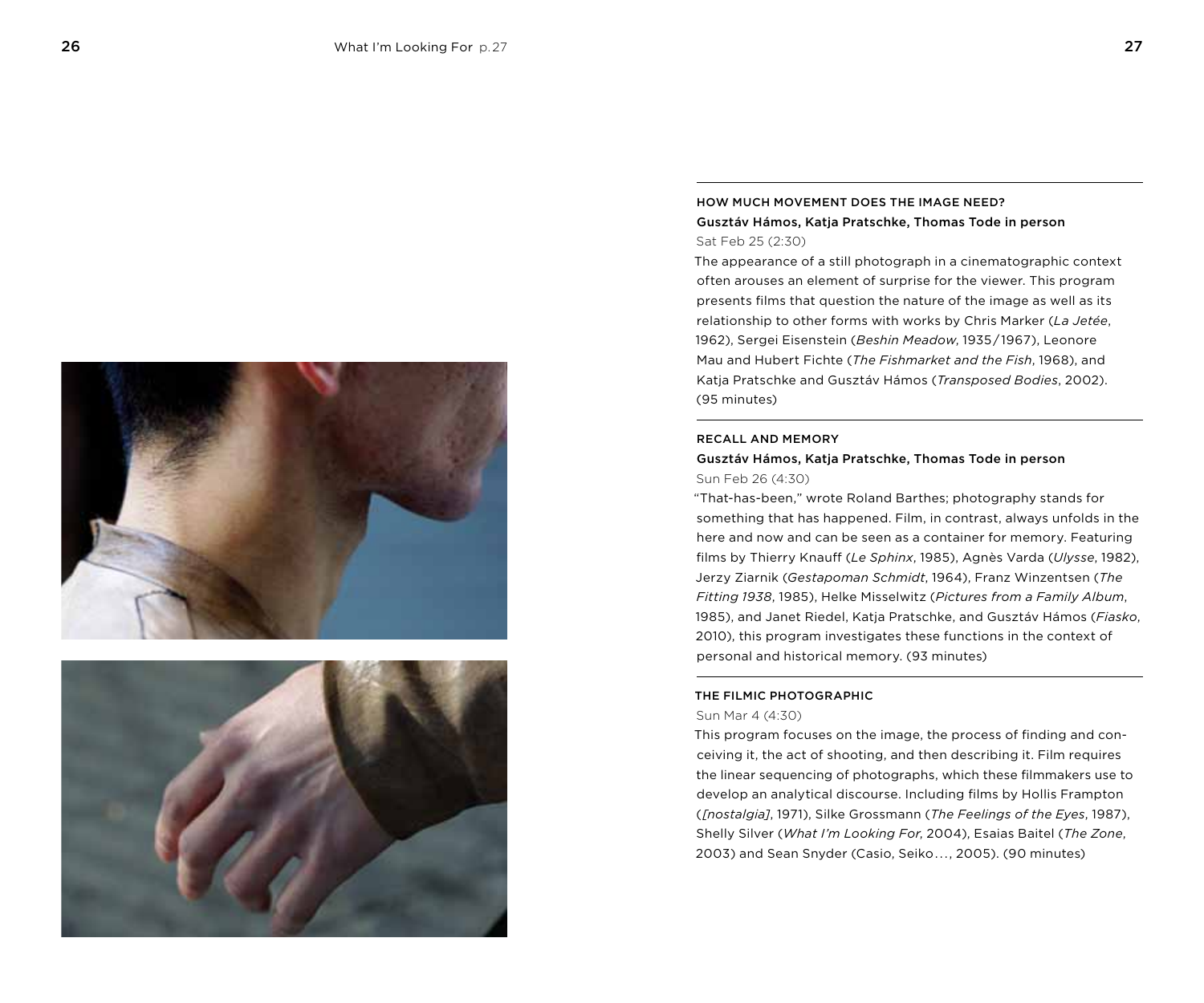### Robert Bresson Mar 3 – Apr 1

Robert Bresson (1901 – 1999), one of the most refined and rigorous of filmmakers, was also one of the most philosophical — indeed his Jansenist perspective is fundamental to the coherence of his work. Pared-down narratives and moral observations are realized through an economy of means hardly matched in the cinema. From early on, the use of nonprofessional actors, restrained though elegant camera style, orchestrated dialogue, embedded sound effects and music, and elliptical storytelling became his hallmarks. Bresson managed, with self-imposed rules, to execute works of passion and suspense while still observing the mysterious movements of fate. This retrospective of all extant works has been organized by James Quandt and the Cinemathèque Ontario.

### Les Anges du Péché

#### Sat Mar 3 (2:00)

Anne-Marie, a novice in the Sisters of Bethany convent, has to confront her own bourgeois background and immature moral character when she takes on the rehabilitation of the delinquent Thérèse. imprisoned for crimes committed by a lover. Completed while the German army was still occupying France, *Les Anges du Péché* was written in part by the noted dramatist Jean Giraudoux. (1943, 35 mm, French with subtitles, 100 minutes)

### **PICKPOCKET**

### Introduction by Keith Cohen

Sat Mar 3 (4:15)

The all but lost art of the pickpocket — an occupation dependent on a perpetrator's economy of gesture and expressionless face (traits typical of Bresson's actors) — was the subject of one of the director's most

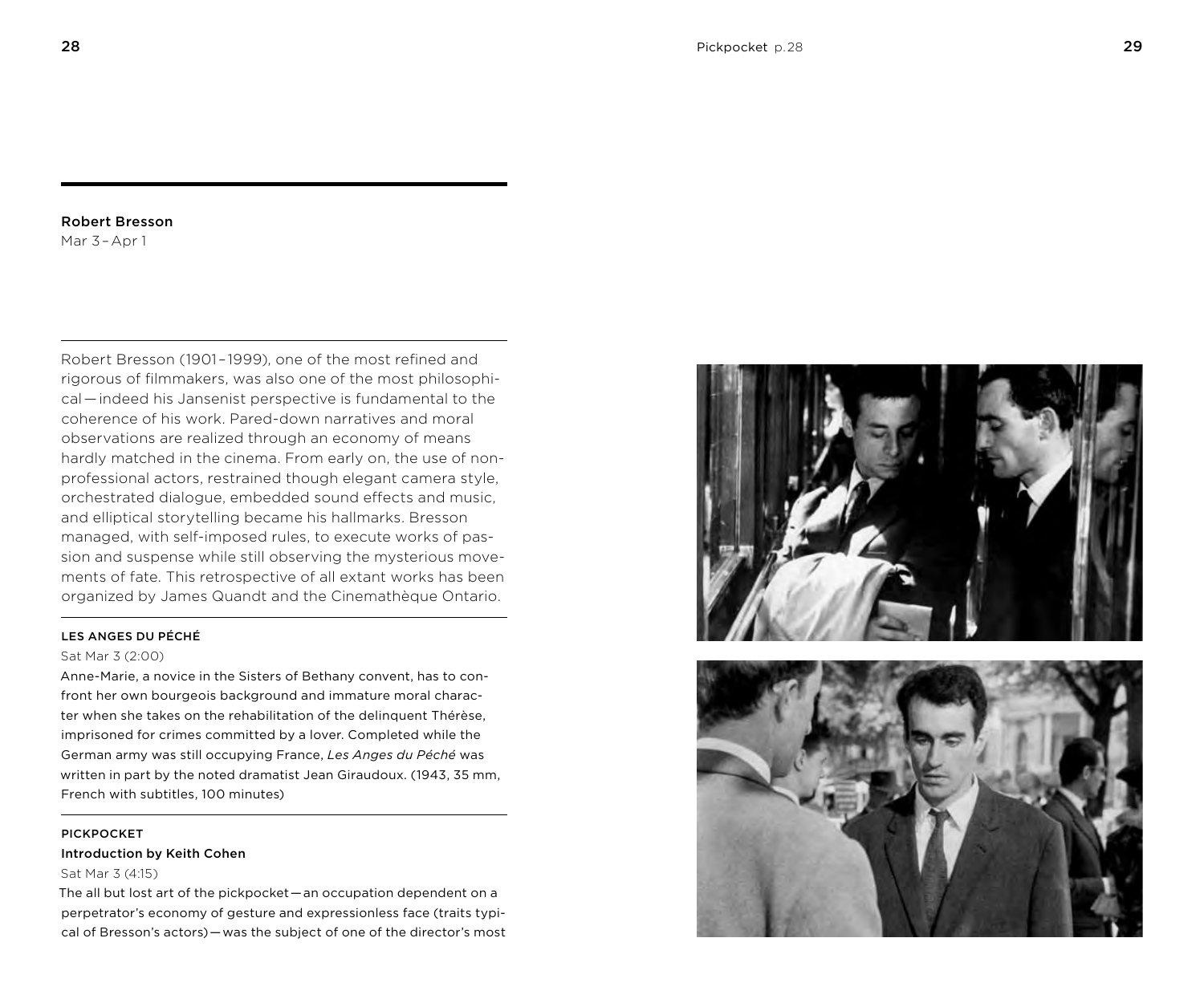



memorable works. With a nod to *Crime and Punishment*, *Pickpocket*'s portrait of a student consumed by a fatal fixation is so suited to the director's formalist practice that the understated action actually reveals a thorough knowledge of the subject matter — displayed in a tour-de-force sequence of takings, passings, and disposals in the Gare de Lyon. Untrained actors appear instinctively to grasp the maneuvers of this ancient form of scam. (1959, 35 mm, French with subtitles, 75 minutes)

### Les Dames du Bois de Boulogne preceded by Les Affaires Publiques Sat Mar 10 (4:30)

Hélène (Maria Casarès), doubting her lover's devotion, plots a bitter revenge. She will entice him into a relationship with a prostitute, taking pains to disguise the true occupation of her innocent decoy. Robert Bresson's screenplay and Jean Cocteau's dialogue for *Les Dames du Bois de Boulogne* loosely derive from an eighteenth-century story, Denis Diderot's *Jacques le Fataliste et Son Maître*. Though the film's mise-en-scène appears outwardly conventional for its period, Bresson's interior psychological rigor is abundantly evident: "one could hardly be anywhere but in Bresson's world" — Tom Milne. (1945, 35 mm, French with subtitles, 90 minutes)

*Les Affaires Publiques*, an early short work believed lost and then rediscovered in the late 1980s, consists of satirically comic vignettes, and remains an anomaly in Bresson's oeuvre. (1934, 35 mm, 25 minutes)

### Diary of a Country Priest

### Sun Mar 11 (4:30)

By 1950 Bresson had attained his mature style — rational and reserved, with carefully calibrated sound, ellipses, a stately pace, and low-key performances. In this adaptation of Catholic fiction writer Georges Bernanos's 1936 *Le Journal d'un Curé de Campagne*, the director follows the novel's main idea and dialogue — the journal entries of a young rural clergyman — and creates a controlled yet poignant cinematic experience. The naive priest, settling into his first assignment after seminary, dedicates himself to his local parishioners who, in turn, often mock him and fail to appreciate his work. (1950, 35 mm, French with subtitles, 114 minutes)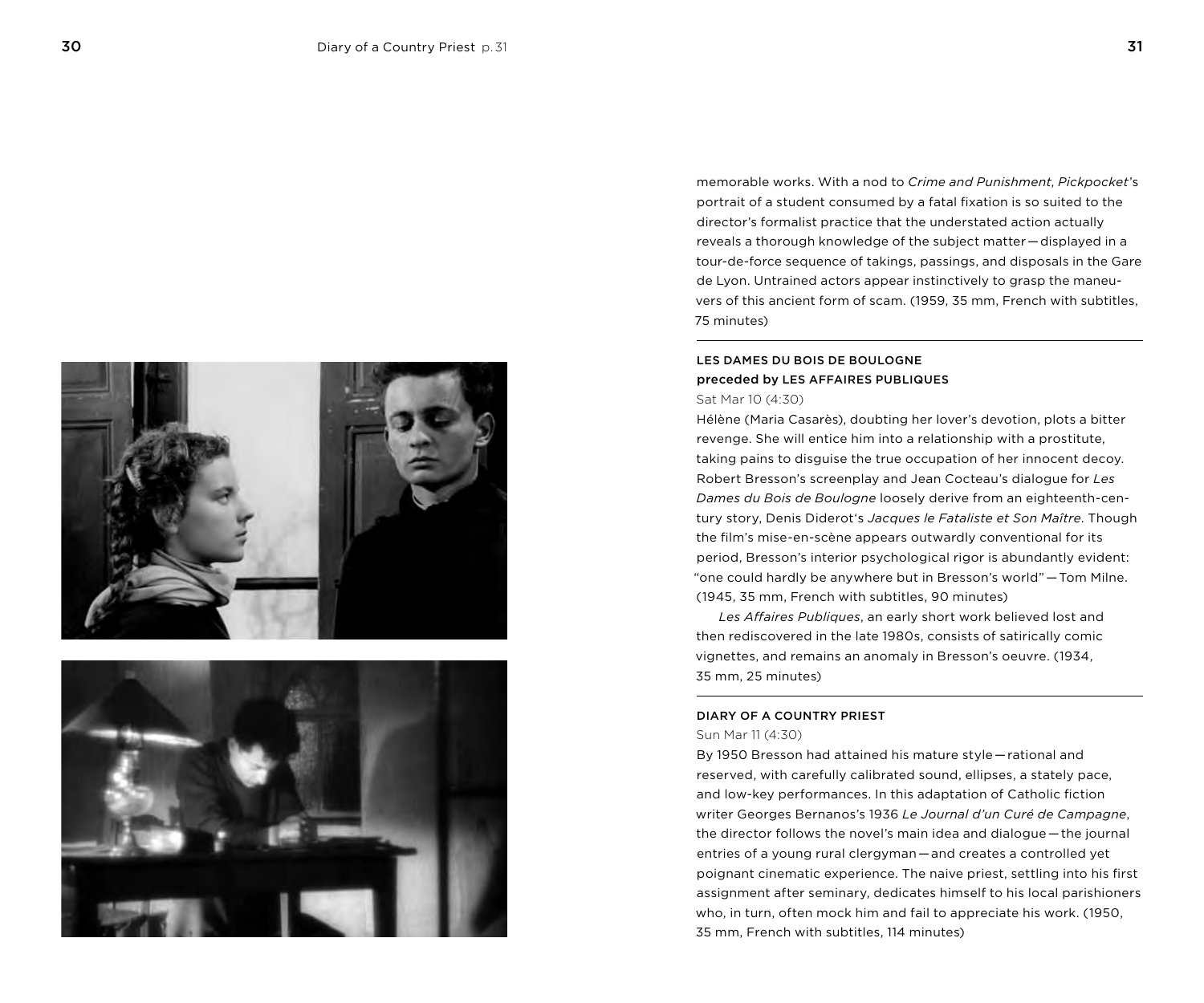#### Four Nights of a Dreamer

Sat Mar 17 (4:30)

Though Dostoyevsky's 1848 tale *White Nights* has had a number of cinematic interpretations over the years, none have been as visually compelling as Bresson's *Four Nights of a Dreamer* (*Quatre Nuits d'un Rêveur)*, which shifts the setting from Saint Petersburg to Paris. The protagonist, an artist who dreams of finding an idyllic love, discovers a young woman who has just lost her lover. Following a fateful first meeting on the Pont Neuf, the couple shares three more rendezvous, until finally the woman's truant suitor reappears. "I can think of nothing so ravishing as this strange romantic vision of the city, the Seine, the softly lighted boats in the night" — Roger Greenspun. (1972, 35 mm, French with subtitles, 91 minutes)

### Au Hasard, Balthazar followed by MOUCHETTE

#### Sun Mar 18 (4:30)

The donkey Balthazar, separated from his young companion, Marie (Anne Wiazemsky), is the star of Bresson's taut parable. Subjected to different owners — a teacher, a baker, a schoolgirl, even the circus — Balthazar is mute witness to humanity's depravity, as each new twist brings both love and pain but always a new insult. The donkey bears his anguish with grace, and the film culminates in a kind of deification in a field filled with sheep. "Bresson's supreme masterpiece and one of the greatest movies ever made" — J. Hoberman. (1966, 35 mm, French with subtitles, 95 minutes)

Georges Bernanos's *Nouvelle Histoire de Mouchette* was the source for Bresson's next feature, a study of a mute and solitary village schoolgirl forced to care for an ailing mother and brother. Hardly an idyllic existence, yet Mouchette is cannily able to survive on her instincts. The use of random sounds is effective — not only strategically placed tones throughout the narrative, but also the poignant use of Monteverdi on the music track during the final sequence. "Like the donkey Balthazar, Mouchette has no language with which to express despair" — Judy Bloch. (1967, 35 mm, French with subtitles, 82 minutes)

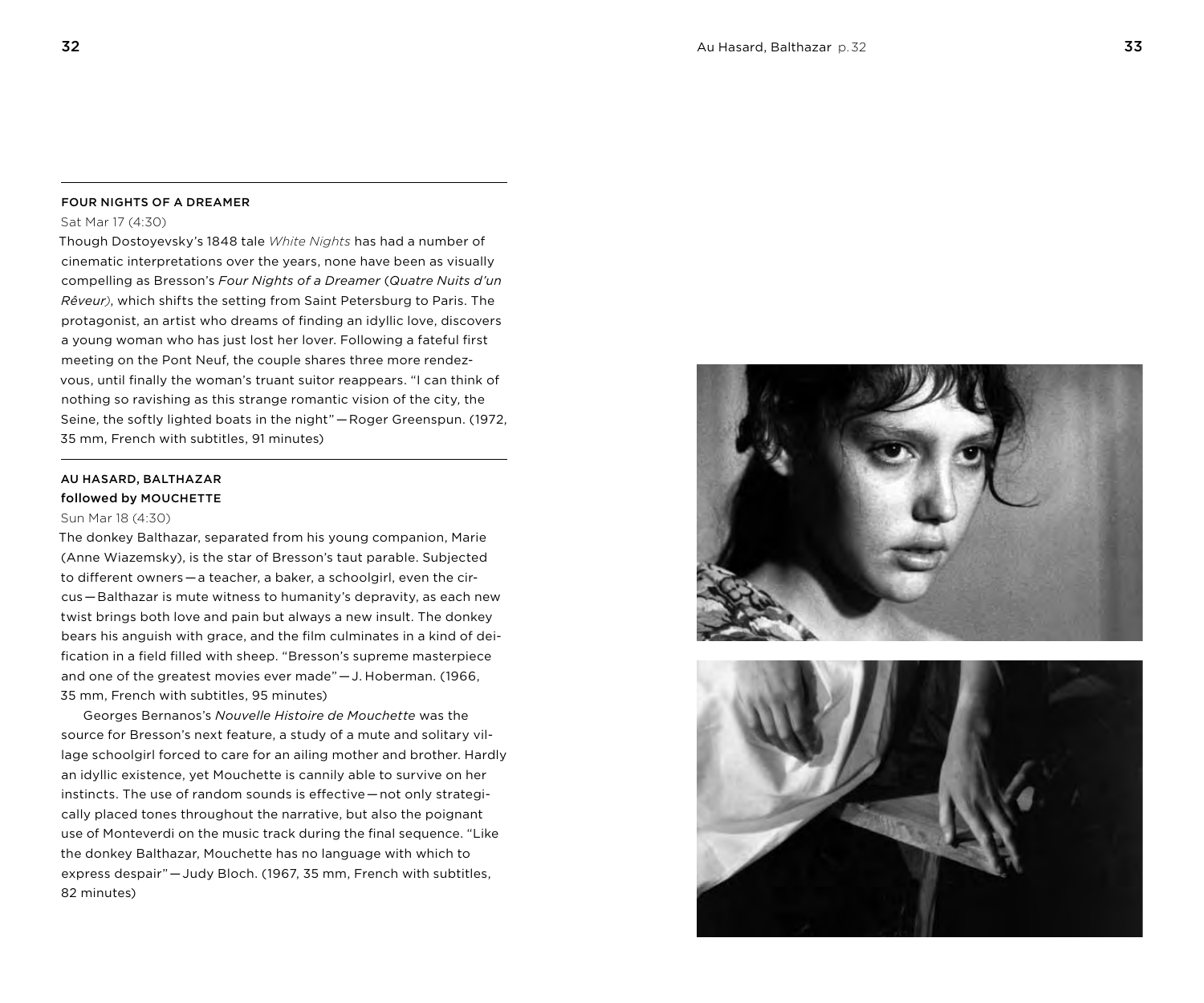#### THE DEVIL, PROBABLY

#### Sat Mar 24 (2:00)

"My sickness is that I see things clearly," remarks Antoine Monnier, the student protagonist of *The Devil, Probably* (*Le Diable Probablement*). Anxious over the world's problems and growing greed, he begins in protest to plan his own death. We see fragments of his life, his spiritual decline in a world "where even the churches are empty, dirty places." A scathing look at the inhumanity of modern life, often via carefully edited documentary footage, the film is both "an affirmation of a purity no longer possible within society, and a portent of the millions of deaths, not self-willed, which must inevitably follow given the course of society's crimes" — Verina Glaessner. (1977, 35 mm, French with subtitles, 90 minutes)

### A Man Escaped

#### Sun Mar 25 (4:30)

In a cell in the Fort Montluc military prison in occupied Lyon, Lieutenant François Leterrier starts thinking of escape. Moments of chance are vital (a friend's unsuccessful escape attempt, the unwelcome roommate who must be enlisted or killed, intense focus on small objects) and, in a very quiet film, the orchestration of sounds — footsteps, interjections of the Kyrie from Mozart's Mass, taps on the wall, and the squeak of a guard's bicycle. Bresson based his first solo screenplay on a first-person account by French Resistance fighter André Devigny (who served as technical advisor), creating a work of intense mysticism and mortal suspense. (1956, 35 mm, French with subtitles, 95 minutes)

#### The Trial of Joan of Arc

#### Sat Mar 31 (2:30)

Court transcripts from Joan of Arc's fifteenth-century heresy trial have been the basis for many works, from Shaw's drama *Saint Joan*, to Dreyer's silent film *La Passion de Jeanne d'Arc*, to Bresson's *The Trial of Joan of Arc* (*Procès de Jeanne d'Arc*). The direct, unadorned aesthetic of the latter carries a sense of detachment — her case is presented without pretext or emotion. Voices and other sounds, such as the verbal invectives delivered by church officials and sycophants, play a critical role in setting the tone. Interestingly, there is no music. "To the

faithful – witnesses to the action in the courtroom – God is revealed through Joan's voice (as Joan's 'voices' had revealed God to her)" —  Robert Droguet. (1962, 35 mm, French with subtitles, 65 minutes)

### Lancelot du Lac

### March 31 (4:00)

In *Lancelot du Lac* (*Lancelot of the Lake*) Bresson's focus is the knights' return to King Arthur's court after their failed quest for the Grail. A sense that their fellowship is in decline casts a somber mood, and the knights are anxious and unsettled. A deconstruction of the legend leading to a devastating finale, the spare narrative draws attention to random sounds like the clink of armor, and to visual details — the centerpiece is a tournament viewed mainly through oblique shots of horses' legs. With the roundtable about to come to an end, Bresson foregrounds the love of Lancelot and Guenièvre — "the one positive force amid the social decay in Camelot" — Kristin Thompson. (1974, 35 mm, French with subtitles, 95 minutes)

## Une Femme Douce followed by L'ARGENT

#### Sun Apr 1 (4:00)

At the time he started to film in color, Bresson's work also turned darker. *Une Femme Douce* is another Dostoyevsky adaptation (of the Russian writer's 1876 elliptical short story "A Gentle Creature"). The suicide of a young wife (Dominique Sanda) leads her bewildered husband, the owner of a pawn shop, to narrate their story in an attempt to make sense of the tragedy. Was it because of something misaligned in their marriage? "The extraordinary thing about the film is that any interpretation can be read into it, still leaving, undisturbed at the bottom of the pool, an indefinable sense of despair" — Tom Milne. (1969, 35 mm, French with subtitles, 88 minutes)

In *L'Argent*, an innocent man is caught in an escalating cycle of evil when a forged five-hundred-franc note, casually passed off, leads to bribery, imprisonment, a marriage breakup, multiple murders, and finally his arrest. Adapted from Leo Tolstoy's *The False Note*, "*L'Argent* has the manner of an official report, the tone of a spiritual autopsy . . . telling its ruthless tale without once raising its voice" — Russell Merritt. (1982, 35 mm, French with subtitles, 85 minutes)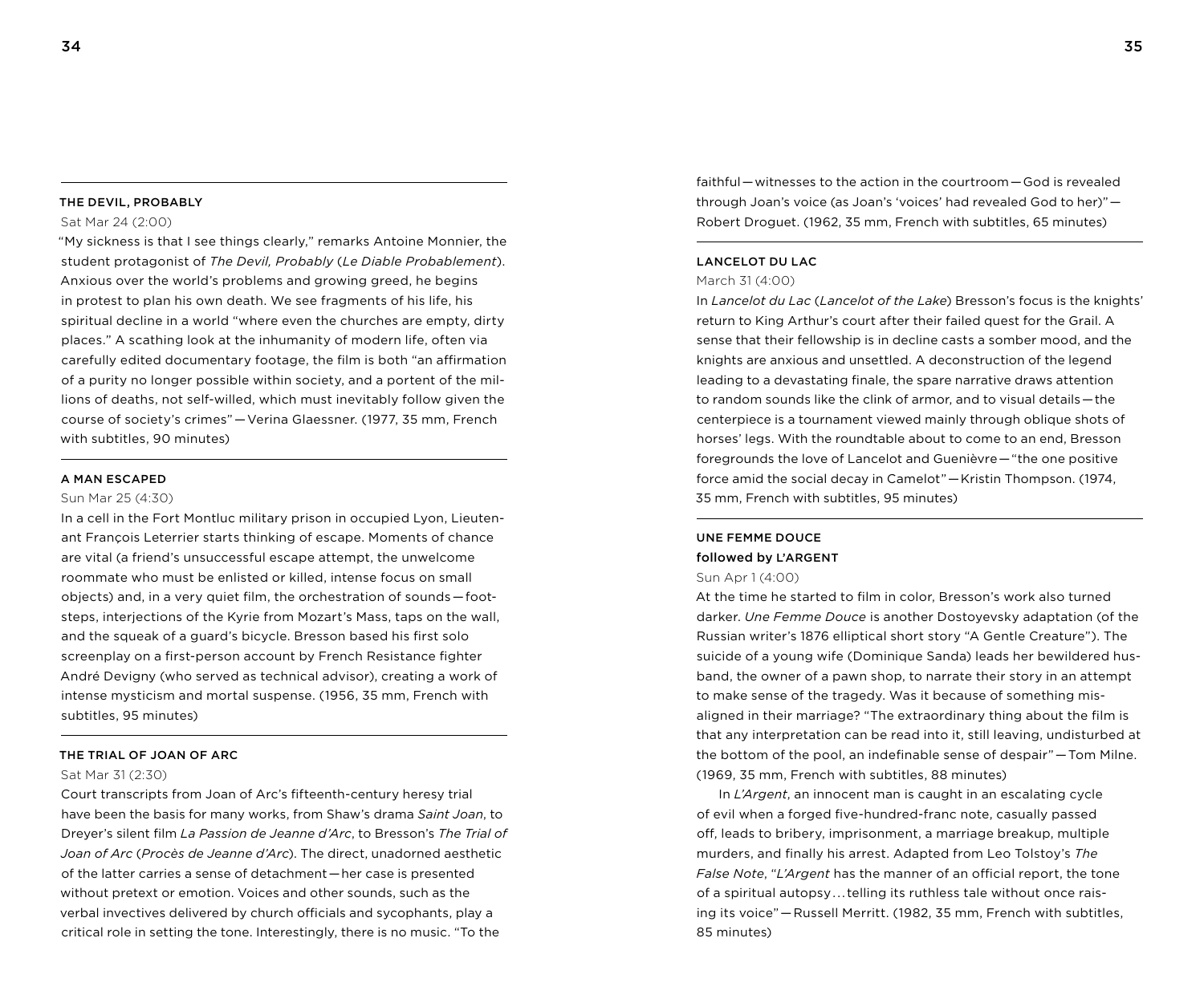The Devil, Probably p. 34 The Nine Muses p. 15

er der den stadt i den stadt i den stadt i den stadt i den stadt i den stadt i den stadt i den stadt i den sta